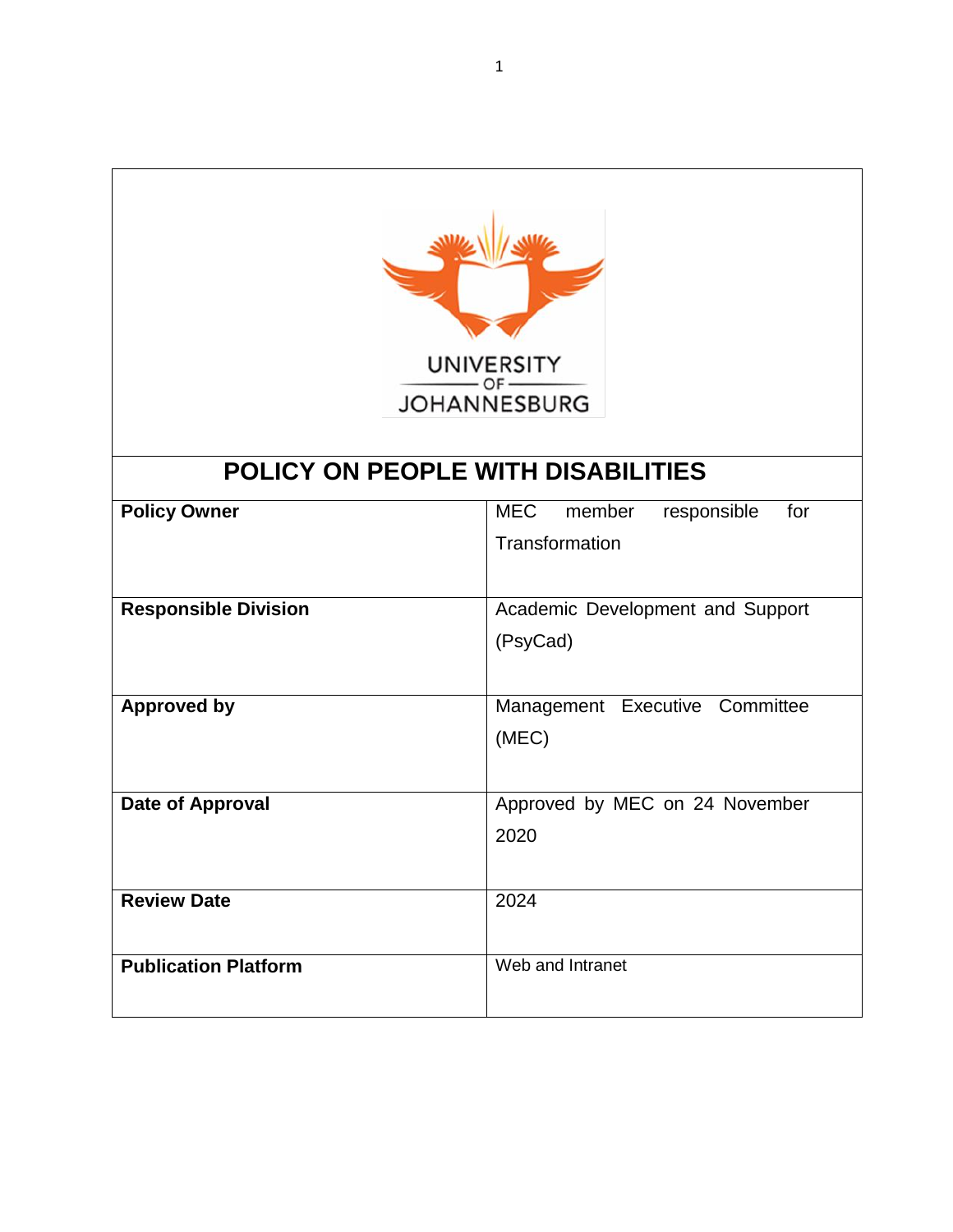### **1. PREAMBLE**

- 1.1. Recognising the talents, abilities and potential of people with disabilities, the University of Johannesburg is committed to creating an enabling learning and work environment along with an organisational culture where full and equitable participation and progression become a reality for all its students and employees. Disability integration forms an integral part of the University's transformation agenda.
- 1.2. The University strives to create an enabling learning environment for its students with disabilities where their learning experience is commensurate with their aspirations and abilities and where their talents are nurtured and developed.
- 1.3. The University further subscribes to a workplace where its employees with disabilities have equal and equitable access to opportunities and where diversity is valued.
- 1.4. Differences and diverse needs will be reasonably accommodated within the University's physical environment, structure, available resources and institutional processes.

## **2. PURPOSE**

In an effort to support persons with disabilities, and to direct the University of Johannesburg's commitment to limiting discriminatory practices with regards to disability, this policy promotes compliance with relevant constitutional and applicable legislation

## **3. SCOPE**

3.1 All employees and registered students of the University are subject to this policy.

#### 4. **DEFINITION OF TERMS**

- 4.1 The term 'People with Disabilities' within the University of Johannesburg refers to employees, students and visitors.
- 4.2 For purposes of this policy a student with a disability is defined as:
	- i) A student with an impairment who experiences disability based on specific contextual barriers.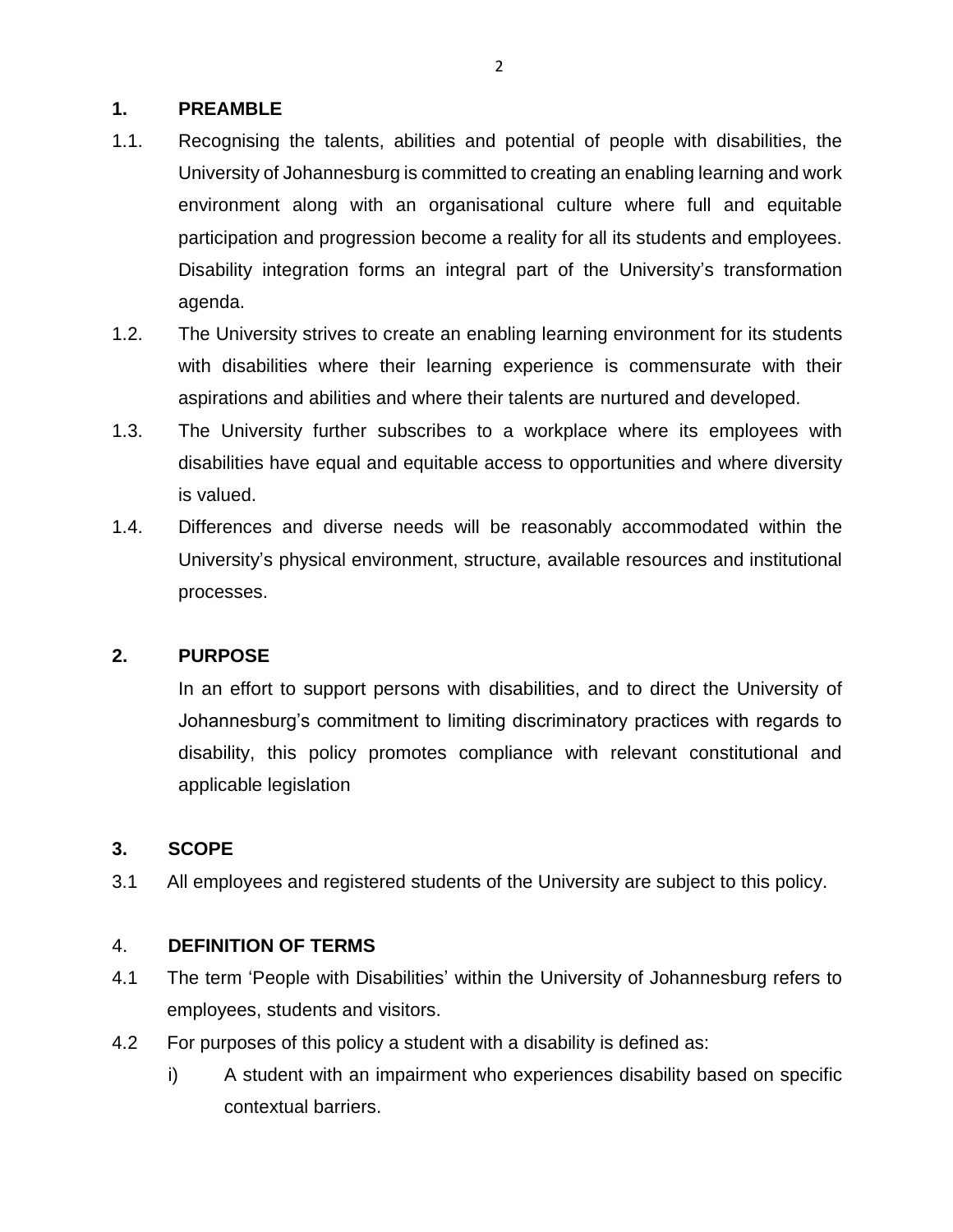ii) Disability, as a consequence of an impairment as well as environmental and attitudinal barriers, substantially limits a student from equal participation in the learning environment. The University accepts its responsibility to incrementally remove or limit the barriers to participation, as far as is reasonably practicable and financially sustainable.

Note: An *Impairment* is caused by an injury, illness, trauma and/or congenital factors resulting in a physical, sensory, mental, emotional or cognitive condition that is permanent, long term or recurring and which causes or is likely to cause a loss or difference of physiological or psychological functioning. The impairment can be visible or invisible.

- 4.3 In terms of the Employment Equity Act (as amended) people with disabilities for workplace purposes are considered as such if they satisfy *all* the criteria in the following definition:
	- i) Having a physical or mental impairment;
	- ii) Which is long term or recurring; and
	- iii) Which substantially limits their prospects of entry into or advancement in employment.

Note: An *Impairment* is caused by an injury, illness, trauma and/or congenital factors resulting in a physical, sensory, mental, emotional or cognitive condition that is permanent, long term or recurring and which causes or is likely to cause a loss or difference of physiological or psychological functioning. The impairment can be visible or invisible.

- 4.4 Substantially limiting means if in its nature, duration or effects, the person's impairment substantially limits their ability to perform the essential functions of the job for which they are being considered. This does not equate to an incapacity or inability to perform.
- 4.5 Within the workplace reasonable accommodation refers to 'any measure that can ensure the entry and/or advancement of people with disabilities in the workplace'. The purpose is to enhance opportunities for qualified persons with disabilities to be,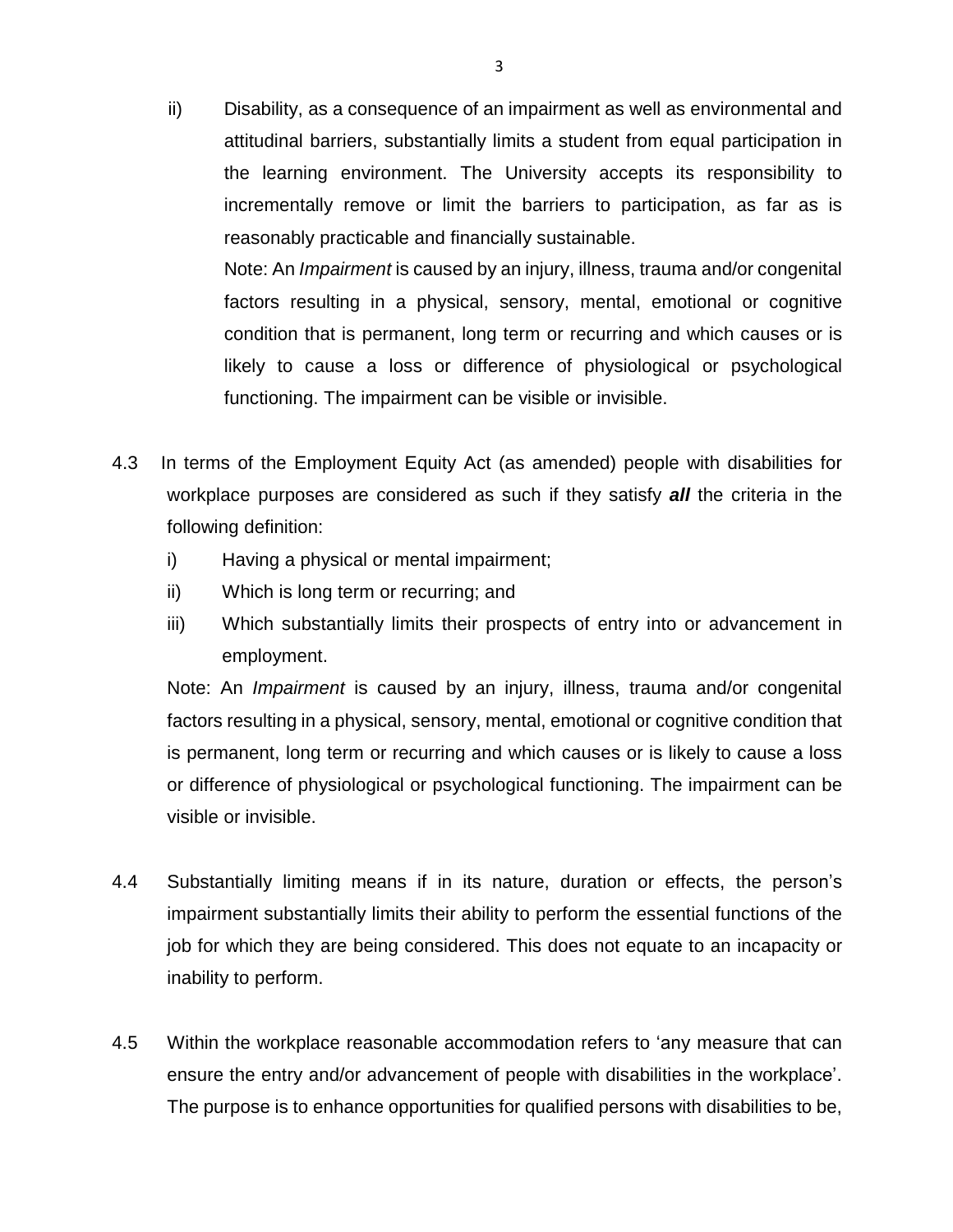or to remain, employed at the University. Accommodations vary according to the disability and are determined on a case-by-case basis and must be 'reasonable' within the particular circumstances.

#### **5. POLICY PRINCIPLES**

- 5.1 The Policy on People with Disabilities is based on the premise of human rights, universal access design and the pursuit of knowledge. The University acknowledges that all people with all types of disability enjoy human rights and fundamental freedom.
- 5.2 The University ensures compliance to relevant legislations linked to the management of people of disabilities.
- 5.3 The University pursues a holistic and multifaceted approach to the implementation of the Policy. It recognises the different roles and responsibilities played by key stakeholders in the process.
- 5.4 The University strives, in a non-discriminatory manner, to entrench inclusivity, create equal opportunities for employees and students with disabilities, and create a culture of acceptance of disability as part of the broader diversity experience.
- 5.5 The University pursues a consultative and participative approach to the management of people with disabilities. It is the University's approach to involve students and employees with disabilities in the development and the implementation of its disability initiatives.
- 5.6 The University strives to provide an accessible environment in compliance with all legal and other regulatory requirements that allows equal freedom of movement and access to services on all our campuses. It strives for inclusion of students in the broader learning experience and in the workplace for its employees with disabilities.
- 5.7 It also aims continuously address barriers in a strategic and incremental manner that allows students, employees and visitors with diverse needs to function optimally within the campus environment.
- 5.8 The University aims to keep abreast of all relevant local and international best practice, legislation, policies and directives that affect people with disabilities, and takes note of best practice developments in international higher education.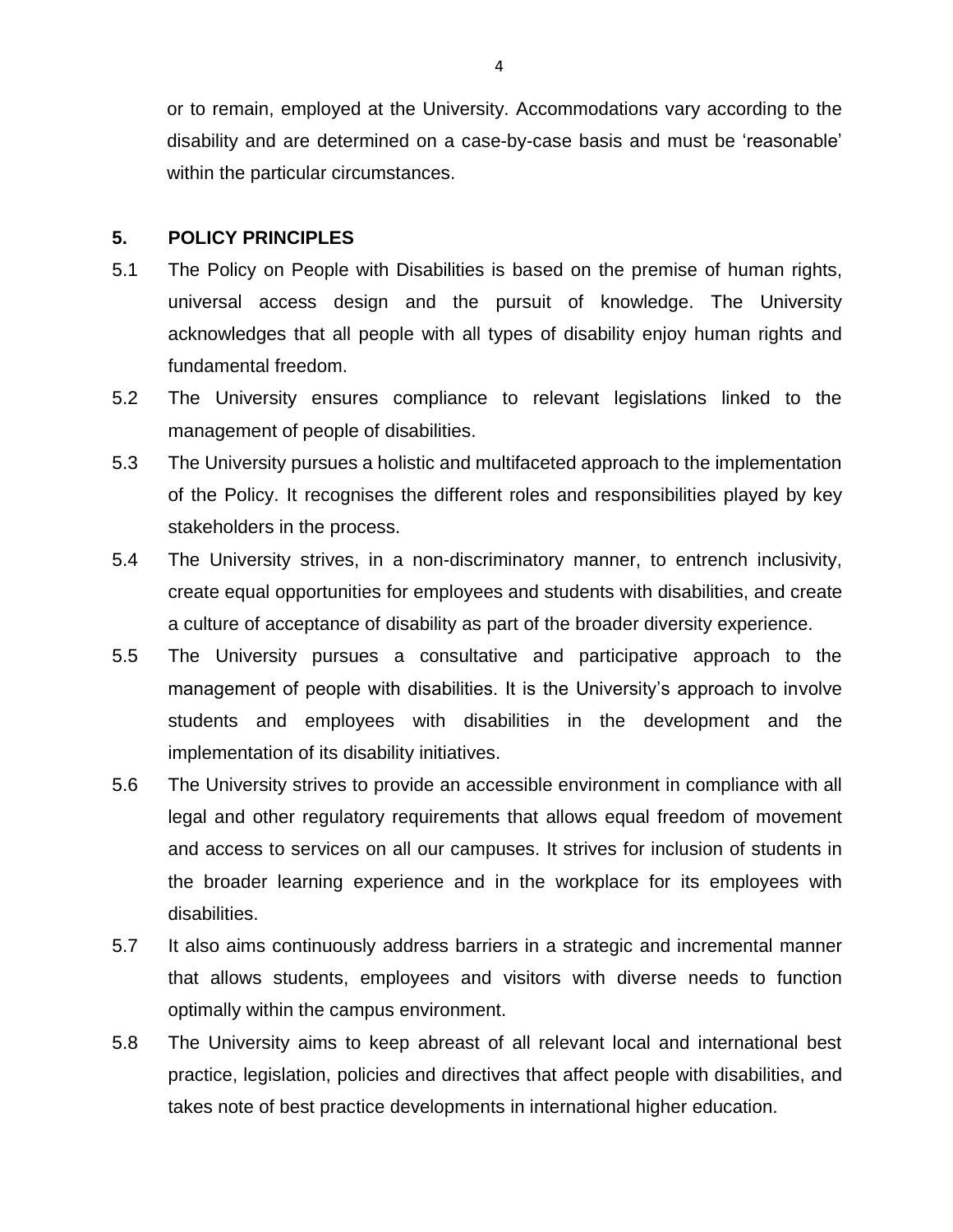- 5.9 The University strives to comply with the spirit and content of, amongst other:
	- i) The Employment Equity Act of 1998 (as amended);
	- ii) The Code of Good Practice on the Employment of People with Disabilities (issued in terms of section 54(1) (a) of the Employment Equity Act of 1998 and published in Government Gazette no. 23718 of 19 August 2002).
	- iii) Education White Paper 6 (2013) Special Needs Education Building an inclusive education and training system.
	- iv) The Integrated National Disability Strategy (1997). The White Paper for Post-School Education and Training, Chapter 6 (2014)
	- vi) White Paper on an Integrated National Disability Strategy. Office of the Deputy President
	- vii) SA, DoE (South Africa, Department of Education). (1997b). *Education White Paper 3: a Programme for the Transformation of Higher Education*.
	- viii) SA, DoE (South Africa, Department of Education). (2001b). *National plan for higher education*
	- ix) SA, DoE (South Africa, Department of Education). (2002). *Draft guidelines for implementation of inclusive education*
- 5.10 The University is also committed to making its own contribution to the broader higher education sector specific in relation to disability equity and integration.
- 5.11 As the custodian of knowledge and education the University will promote further learning in the subject matter of disability contributing to expertise and excellence in the field.
- 5.12 This policy and the benefits afforded by it are based upon voluntary disclosure and self-identification, unless the disability is visible and self-explanatory.
- 5.13 The University reserves its right to verify a person's disability status based on medical evidence, should it deem it necessary.

## **6. STUDENTS**

6.1 The University recognises that students with a disability may access the learning experience differently from their non-disabled counterparts. The admission of students with disabilities is subject to the admission requirements of the University.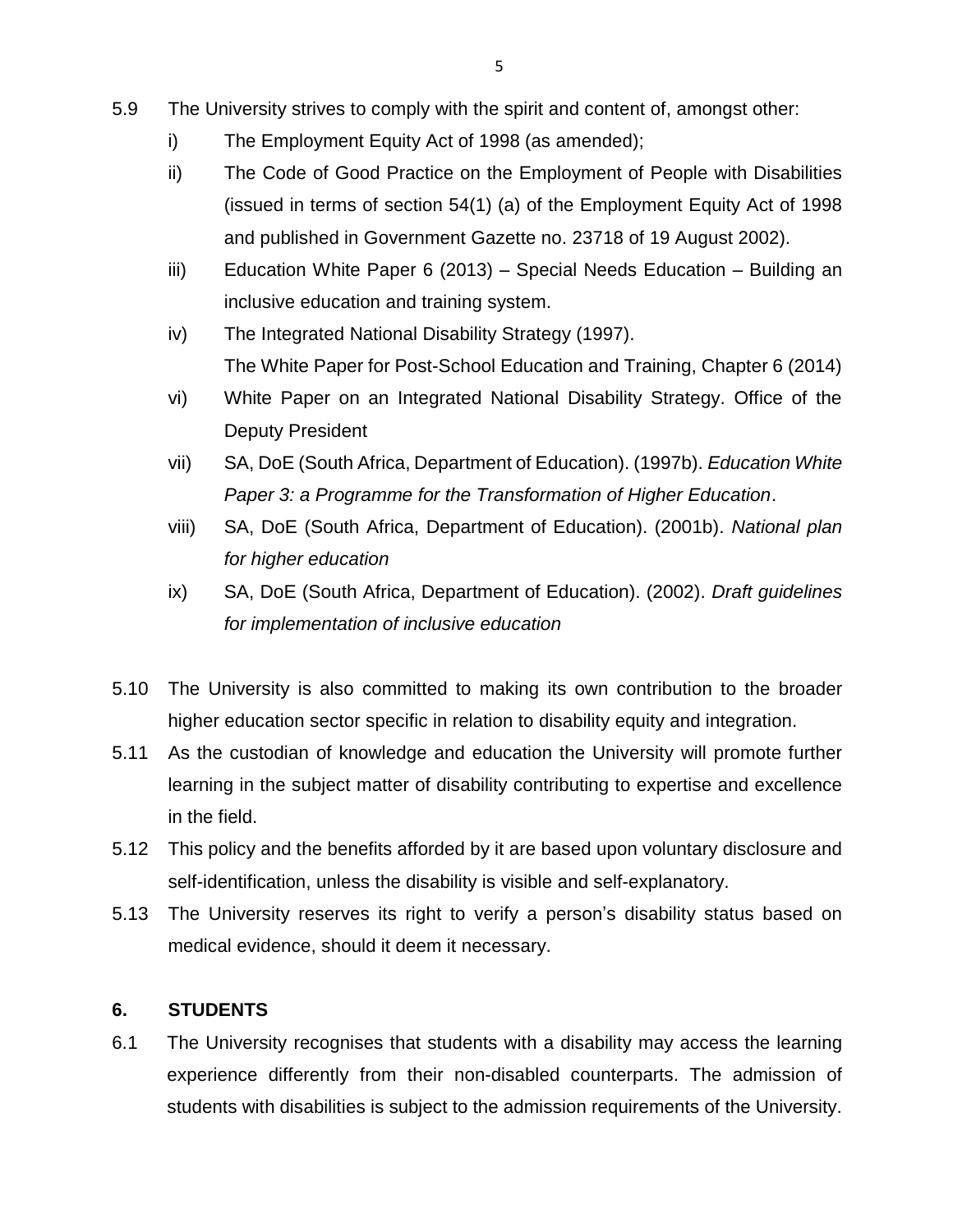- 6.2 The University subscribes to a social model of dealing with disability and recognises it as a function of an impairment, the interaction with the environment and societal attitudes. Deficiencies in environmental design and a lack of awareness constitute societal barriers for the full integration of people with disabilities.
- 6.3 The University endeavours to continually improve all aspects of accessibility for its students – physically, technologically and socially. Universal access facilitates the whole learning cycle including aspects such as an understanding of the learning content, as well as campus experiences that lead to the full development of the student, integration, and participation within the broader student community.
- 6.4 The support and integration of students with disabilities is facilitated by the PsyCaD: Disability Unit.
- 6.5 PsyCaD: Disability Unit concerns itself with the position of students with disabilities and serves as the central point of contact for any student or prospective student with a disability.
- 6.6 Students with disabilities are welcome to report concerns and request assistance and support to enable them to be included in all aspects of university life on equal terms with other students.
- 6.7 At the beginning of every year, the PsyCaD: Disability Unit conducts a survey of all the registered students with disabilities (in accordance with the HEMIS classification system) and assists them as far as reasonably possible and within available resources. The student database is continuously updated to ensure that a proper information management system in in place.
- 6.8 The special support needs and reasonable accommodation requests of students with disabilities are considered on the recommendation of, professionals including registered medical and other health professionals registered with a professional body. Consultation occurs between the requesting student and the PsyCaD: Disability Unit who forwards requests to an ad hoc Committee, comprising of relevant professionals and faculty based experts for consideration and decisionmaking. The Committee's recommendations are then communicated to the respective Executive Dean, Lecturers, and Faculty Administration for implementation. The measures put in place must serve the purpose for which they were intended and the University undertakes to apply resourceful and customised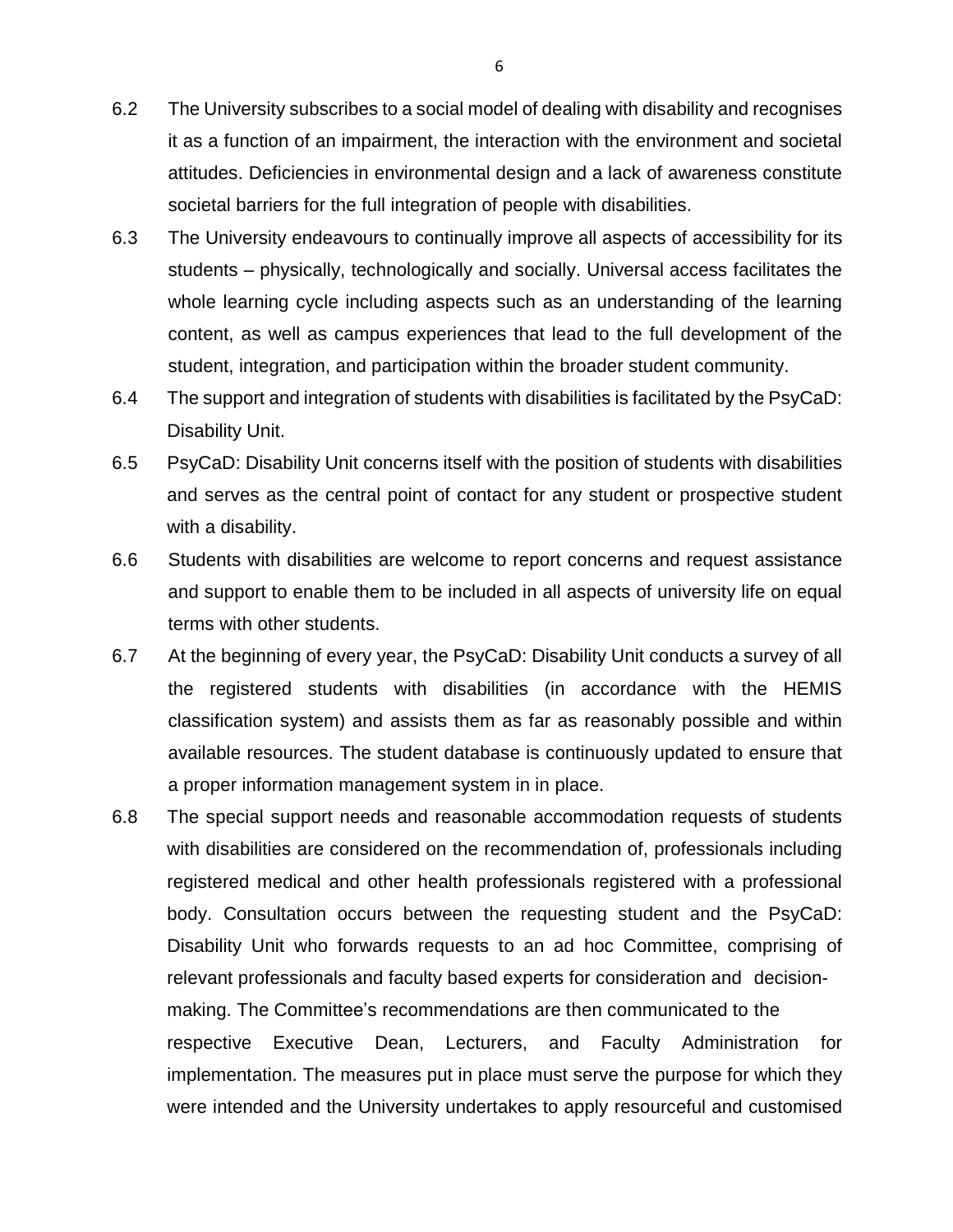solutions to meet individual needs. All types of disabilities will be catered for as far as reasonably possible.

- 6.9 The confidential nature of information regarding the disability status of a student is honoured and the information released to appropriate UJ stakeholders only with the written consent of the student (or, where applicable, the student's parent or guardian) if considered necessary in order to promote a student's academic and academic-related interests.
- 6.10 The PsyCaD: Disability Unit Standard Operating Procedures must be read together with this Policy.

#### **7. EMPLOYEES**

The management of people with disabilities forms part of the Institutional Transformation agenda as well as the Employment Equity policy adopted by the University.

People with disabilities will not be discriminated against in job selection, dismissed, removed from normal duty or isolated solely on grounds of disability.

- 7.1 The University will endeavour to ensure that any prejudice against victimisation of a person with a disability or unfair discrimination on grounds of disability will be managed through the appropriate procedure. This encompasses, but not limited to:
	- 7.1.1 Resourcing procedures, including advertising and selection criteria;
	- 7.1.2 Appointments and the appointment process;
	- 7.1.3 Job classification and/or grading;
	- 7.1.4 Remuneration, employment benefits and terms of conditions of employment;
	- 7.1.5 Job assignment;
	- 7.1.6 Working environment and facilities;
	- 7.1.7 Training and development;
	- 7.1.8 Performance evaluation systems, promotion, transfer and demotion; and
	- 7.1.9 Disciplinary/incapacity measures short of dismissal.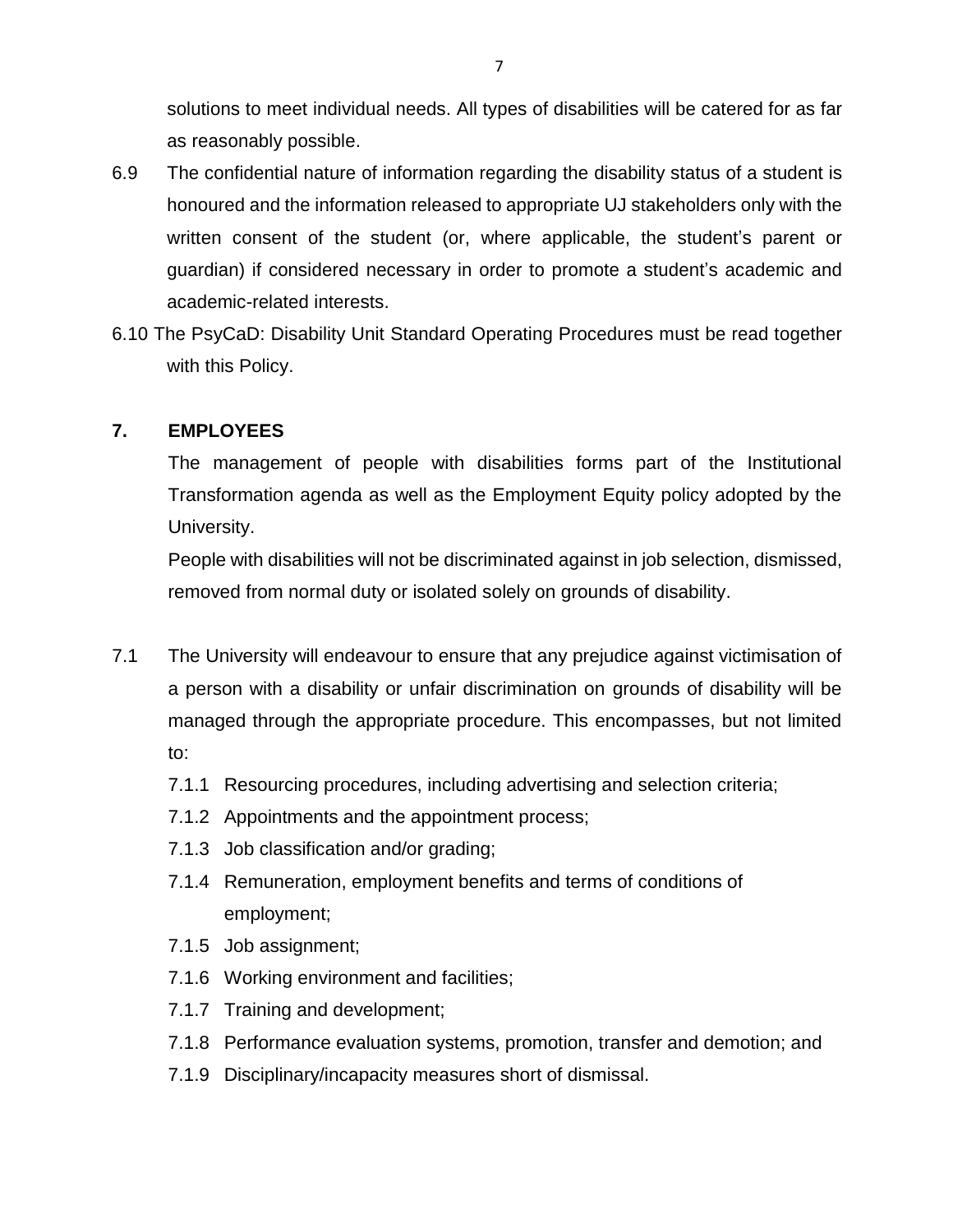7.2 The University commits itself to the reasonable accommodation of people with disabilities with regard to physical, medical and environmental aid to ensure enhancement of the person's working conditions and performance.

#### **8. VISITORS**

- 8.1 As far as visitors, including parents, community members, other lecturing staff, and service providers are concerned, the University strives to create a disability friendly, accessible and non-discriminatory environment where people with disabilities have freedom of movement, they are treated with respect and internal role players are sensitive to their accommodation needs.
- 8.2 The PsyCaD: Disability Unit serves as point of contact, if required, from where the necessary referrals can be made.

#### **9. ACCESS TO INFORMATION**

- 9.1 The University undertakes to facilitate access to information for people with print disabilities and will strive to make, amongst other, the Library services accessible.
- 9.2 University communications, including its website, will take cognisance of the need for information in accessible format.

#### **10. RESPONSIBILITIES OF PEOPLE WITH DISABILITIES**

People with disabilities are encouraged to come forward personally and to notify the University of any concerns, obstacles and needs associated with their disability, which requires the attention of the relevant decision makers within the University to attempt and find reasonable accommodations wherever possible.

#### **11. GOVERNANCE**

#### 11.1 **PsyCaD: Disability Unit**

The Disability Unit resides within the Centre for Psychological Services and Career Development (PsyCaD). This unit is responsible for the co-ordination of academic support and integration of students with disabilities in collaboration with divisions and Faculties. Therefore, all appropriate UJ staff are responsible in the implementation of support to persons with disabilities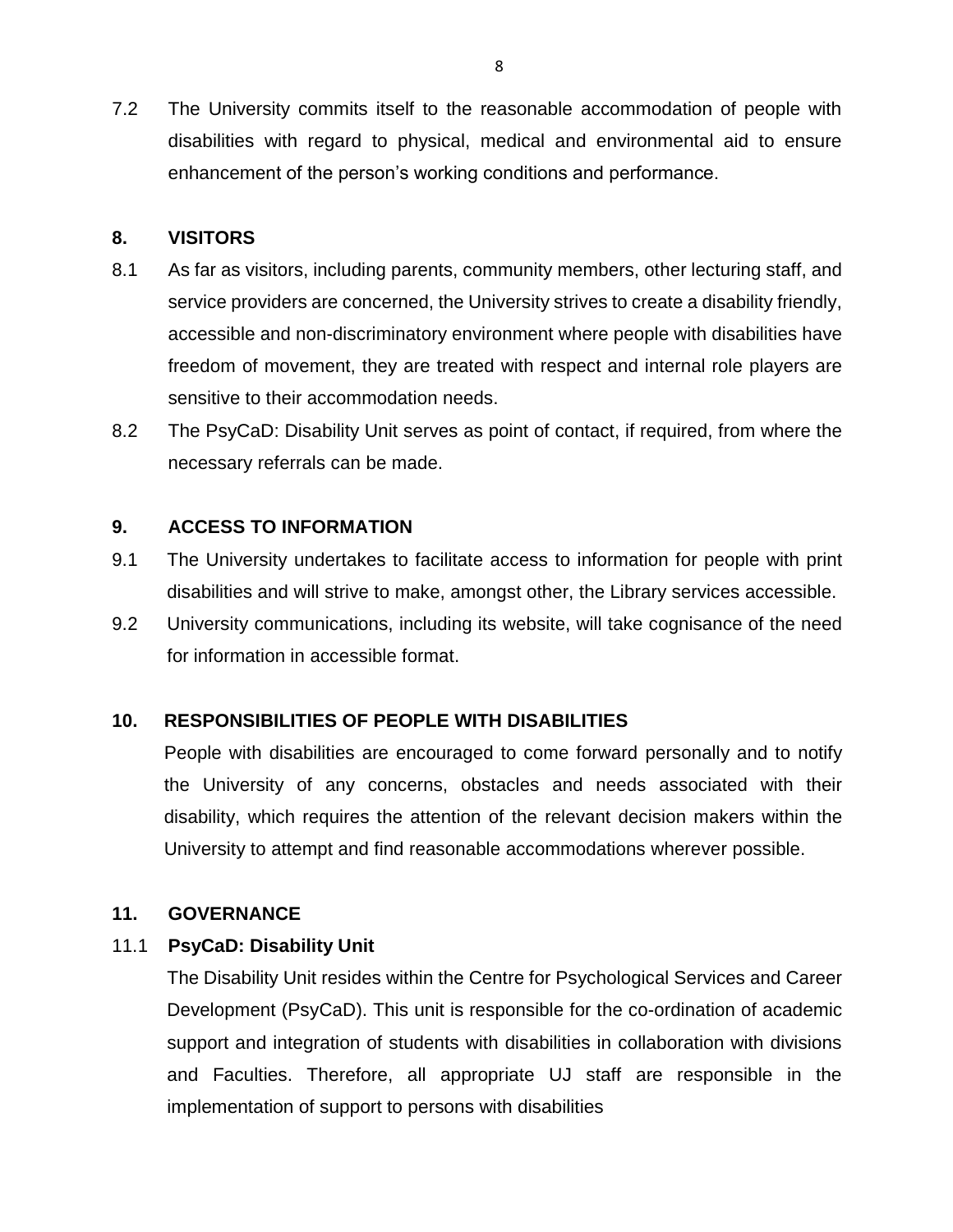With regard to students with disabilities, the PsyCaD: Disability Unit amongst other:

- i) Provides guidance and counselling services.
- ii) Identifies and determines specific support needs in consultation with the student.
- iii) Attempts to provide practical solutions to their needs.
- iv) Liaises on accessibility issues with faculties and divisions.
- v) Helps the students to familiarize themselves with the campus, depending on their special needs.
- vi) Brings the situation of every student with a disability to the attention of the respective line managers in faculties and divisions.
- vii) Provides assistance with access to learning aids and assistive technology
- viii) Incorporates the students in one or more of the support programmes presented by the University, if this is deemed necessary or useful.
- ix) Provides assistance to students with disabilities to address their special needs.

In addition the Office:

- i) Advises on support for employees' with disabilities, when required.
- ii) Provides service support to visitors with disabilities, when required.
- iii) Provides advice to the MEC Committee: Transformation Committee on the provision and maintenance of infrastructure on all campus sites, involvement in fundraising drives and awareness campaigns.
- iv) Acts as change agent on campus to facilitate disability equity and integration
- v) Actively raise awareness amongst all internal role players on disability matters and this policy's principles;
- vi) Work together with other role players to achieve the University's Transformation Plan objectives and targets;
- vii) Facilitate access to student and institutional funding opportunities.

#### 11.2 **Human Resources Division**

11.2.1 The Human Resources Division is responsible for the development and implementation of best practice and legally compliant policies and procedures throughout the employment cycle to ensure the attraction, integration, progression